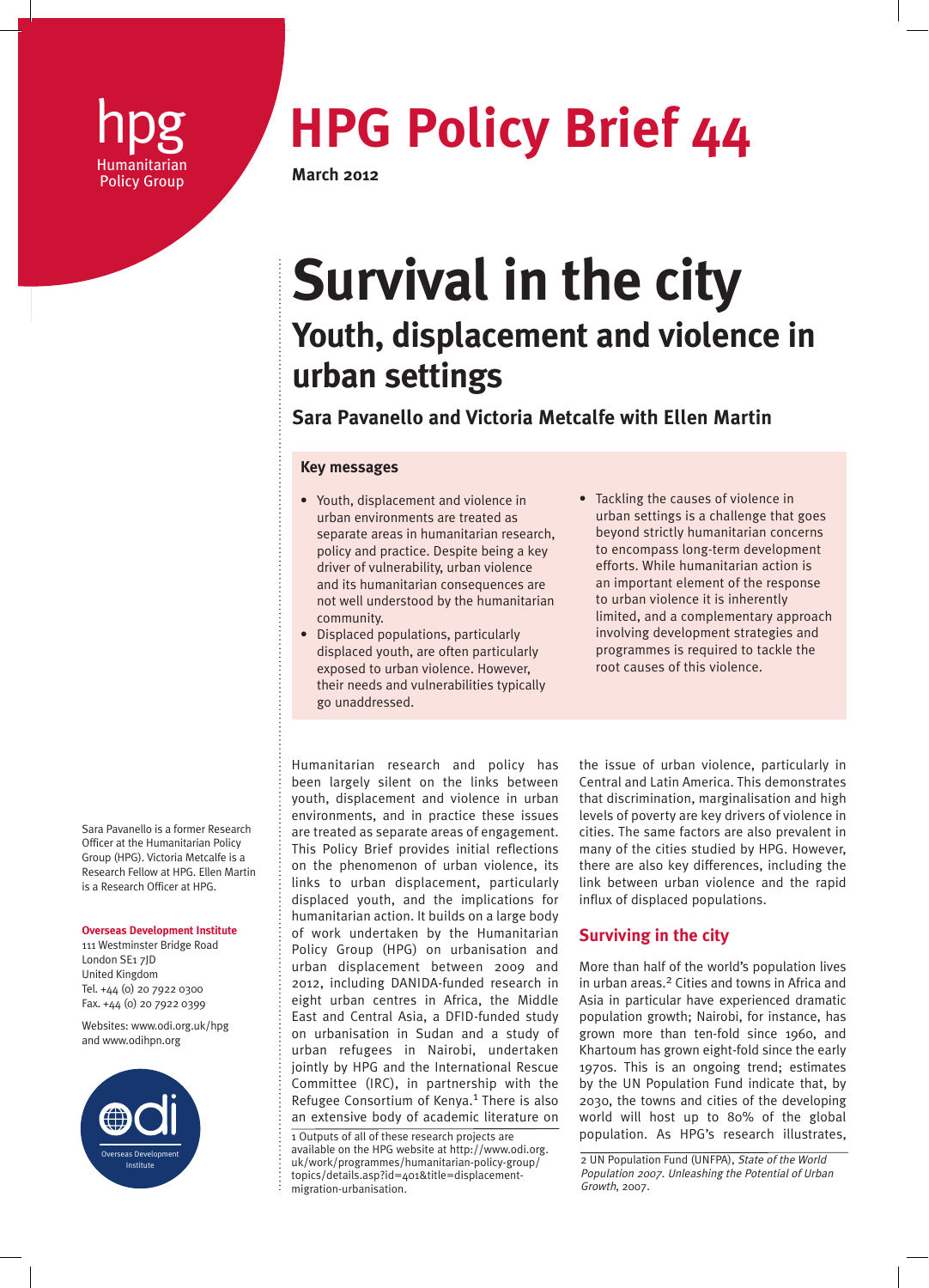forced displacement is a key driver of urbanisation in many contexts, and young men and women represent a substantial proportion of the urban displaced.

Urban centres are magnets for young people seeking to meet their aspirations and lead a better life. Cities may also be refuges for young people forcibly displaced by conflict or violence, or who are escaping recruitment into armed militia. Many others have been born into displacement, as is the case in Khartoum, Juba and Nairobi. Their life in the city is often characterised by extreme hardship, exposure to violence and abuse and social and economic marginalisation.

Young refugees and internally displaced people (IDPs) are significantly more likely to take up residence in the poor, insecure and marginal areas of cities, including informal settlements, slums and shantytowns, where rents are lower and some social and familial networks may be found. These areas are typically overcrowded and polluted; basic services and infrastructure, if available at all, are usually overwhelmed by the swelling urban population, and investment by governments and municipal authorities is often inadequate. Tenure arrangements in informal areas are typically insecure, and in some contexts, such as Nairobi and Khartoum, the risk of further displacement due to forced evictions and slum demolitions is high.

Displaced youth often face particular challenges in accessing employment, because of their official status, policy obstacles that prevent them from taking up work and discrimination, or because they lack the social and family networks and the skills and education needed to secure work in the urban economy. Young refugees in Nairobi, for example, face legal and policy restrictions on their ability to work; Iraqi refugees living in Amman are also subject to restrictions on their access to employment. In Kabul, young displaced Pashtun men report that they are unable to find work because many employers associate them with the insurgency and therefore see them as a security threat. In many urban contexts, access to formal employment is highly dependent on connections to the urban elites that control public sector jobs and commercial businesses, excluding millions of urban residents from stable and remunerative employment opportunities. Many young displaced people consequently find themselves in the informal economy, where employment is precarious and exploitative, particularly for those who do not have social or family networks to protect them.

The lives of millions of young men and women living in cities are marked by squalor, social and economic exclusion and cycles of displacement that exact huge human and social costs. In many of the cities where HPG has conducted research, there was palpable frustration and a sense of despair among displaced youth stemming from their lack of economic, political and social opportunities and their inability to become self-reliant, get married and provide for their families. Displaced and nondisplaced alike share many of the same frustrations, but for IDPs and refugees such feelings may be exacerbated by their displacement experience and the specific threats that they may be exposed to in the city due to their status and position as outsiders.

## **Violence in urban settings**

The harsh reality of urban life is driving some young people to engage in violence. In urban settings violence can take many forms and can give rise to acute protection threats, including suicidal behaviour and substance abuse, domestic violence, child abuse, rape, gang violence, xenophobic or hate crimes and general petty crime.<sup>3</sup> In the slums of Nairobi, for example, violence is pervasive and can affect anyone, anywhere, at any time, but young men and women, particularly those who have been displaced, are often at greater risk because they do not have access to the social and familial support networks that may offer some form of protection.

Violence was highlighted as a major concern by respondents in all of HPG's studies on urbanisation and urban displacement. Violence was manifested in different forms in different cities – conflictrelated, political, sexual, domestic, ethnic and criminal – and varied in intensity and prevalence. HPG's research also found that, in many contexts, the causes and forms of violence overlapped and changed over time; young males appeared to be most directly affected by urban violence, and often made up the majority of perpetrators.

In Juba, Khartoum and Nairobi, violence was frequently associated with youth gangs. Gang violence has been a key feature of urbanisation in the Caribbean and Central and South America. Young displaced people may be particularly prone to recruitment into gangs and organised crime groups; this is the case, for example, in Colombia.4 In these settings, the violence used by gangs to control their 'turf' has transformed entire neighbourhoods into 'no-go zones' well beyond the control of state law enforcement agencies and the reach of humanitarian agencies. However, in 3 Issue on 'Urban Violence', International Review of the Red Cross, vol. 92, no. 878, June 2010.

<sup>4</sup> R. Hill et al., 'IDP Livelihoods and Personal Security: Case Studies from Colombia and Sudan', Refugee Survey Quarterly, vol. 25, no. 2, 2006.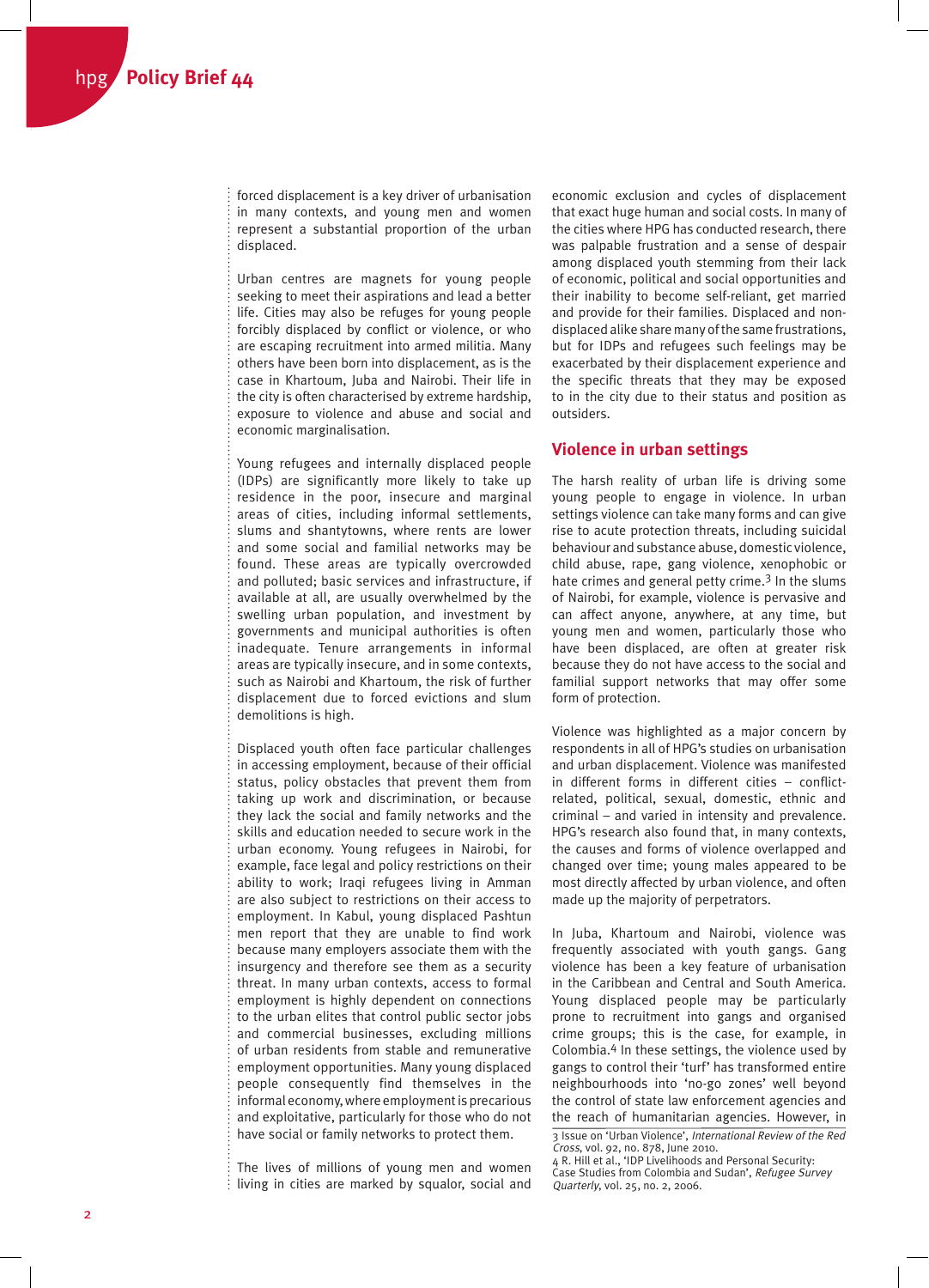the cities where HPG conducted research, gangrelated violence was perceived as a more recent phenomenon; although there were some common features in the factors driving gang violence in Latin America, in terms of rapid urbanisation and social and economic inequalities and marginalisation, there are also important differences. The most notable is the level of violence perpetrated by gangs in Khartoum and Juba, which is significantly lower than in the Americas.

In the contexts where HPG conducted research there was a clear link between a lack of employment opportunities for young men, particularly displaced male youth, and their engagement in crime, often fuelled by alcohol and drug abuse. In the words of one young man in Yei, 'if the government could help us with jobs and loans to set up businesses, we would be busy and there would be no more thefts'. As noted by many respondents in HPG's research in Juba, Nairobi and Khartoum, gang membership offers a quick way of getting hold of money, which can be particularly attractive to displaced youth with little or no access to legitimate livelihoods. Young people also join gangs in search of a sense of identity, often expressed through clothing and language, as well as security, friendship and social inclusion.5 These factors were particularly relevant to young displaced people. In Juba, for example, respondents indicated that, for many young male IDPs, street gangs offered camaraderie and support, providing an important alternative to traditional family or clan networks in their areas of origin.

In Damascus, Amman and Yei forced displacement, social inequalities and a lack of opportunity are prevalent, yet gang violence is largely absent and young displaced people are not necessarily at higher risk of involvement in criminal activities than their counterparts in the host community. Evidently, there is insufficient understanding of the structural and proximate factors, including those directly linked to displacement, which increase the exposure of young people to gangs and gang violence.6 This is an area that warrants further research.

# **Policy and operational implications for humanitarian action**

Urban violence poses a major protection threat to displaced and other urban poor populations in the short term, and has implications for the

success of recovery and development efforts in : the long term. As such, it is vital that national and international actors recognise, understand and mobilise resources to mount appropriate responses to such violence.7 The humanitarian consequences arising from urban violence include loss of life, injuries, physical and mental trauma and loss of livelihoods. Clearly, a more effective humanitarian response to these issues is needed. The longer-term effects of urban violence also call for a long-term development approach. Gangrelated violence, for example, can undermine the economic and social development of communities, deterring commercial investment, stigmatising neighbourhoods, eroding social cohesion and reducing already limited employment and educational opportunities for young people.<sup>8</sup> Violence begets violence, and can be transmitted from parents to their offspring; its effects can be felt for generations and can trap communities in a cycle of alienation and poverty.

The negative impact of urban violence is especially pronounced in contexts where governance and social institutions are already fragile.9 In transitional and post-conflict settings like Juba, for example, the emergence of gangs with overlapping and competing claims to power poses a serious threat to recovery, and can ultimately undermine stability and the prospects for lasting development, particularly given the formidable challenges facing the newly established municipal and state actors of South Sudan, and their weak institutional, administrative and political capacities.

Concerns about urbanisation, youth and violence are not entirely new.<sup>10</sup> However, it is only recently that international humanitarian actors have begun to recognise the complexities of addressing humanitarian and protection needs in urban contexts, including those arising from urban violence, and there remains limited understanding, policy and practice within the humanitarian community in this regard. UNHCR's policy on refugee protection in urban areas, for example, does not explore the role of urban refugees in violence, both as victims and perpetrators.<sup>11</sup> The Inter-Agency Standing Committee (IASC) has focused on understanding and addressing

7 R. Muggah and K. Savage, 'Urban Violence and Humanitarian Action: Engaging the Fragile City', Journal of Humanitarian Assistance, January 2012. 8 Ibid.

9 World Bank, Violence in the City: Understanding and Supporting Community Responses to Urban Violence, 2011. 10 See for example Moser and Mcllwaine, 'Latin American Urban Violence' and C. Moser and J. Holland, Urban Poverty and Violence in Jamaica (Washington DC: World Bank, 1997).

11 UNHCR, UNHCR Policy on Refugee Protection and Solutions in Urban Areas, 2009.

 $\vdots$ 

<sup>5</sup> See for example C. Moser and C. Mcllwaine, 'Latin American Urban Violence as a Development Concern: Towards a Framework for Violence Reduction', World Development, vol. 34, no. 1, 2006. 6 See World Bank, Conflict, Security, and Development.

World Development Report 2011.